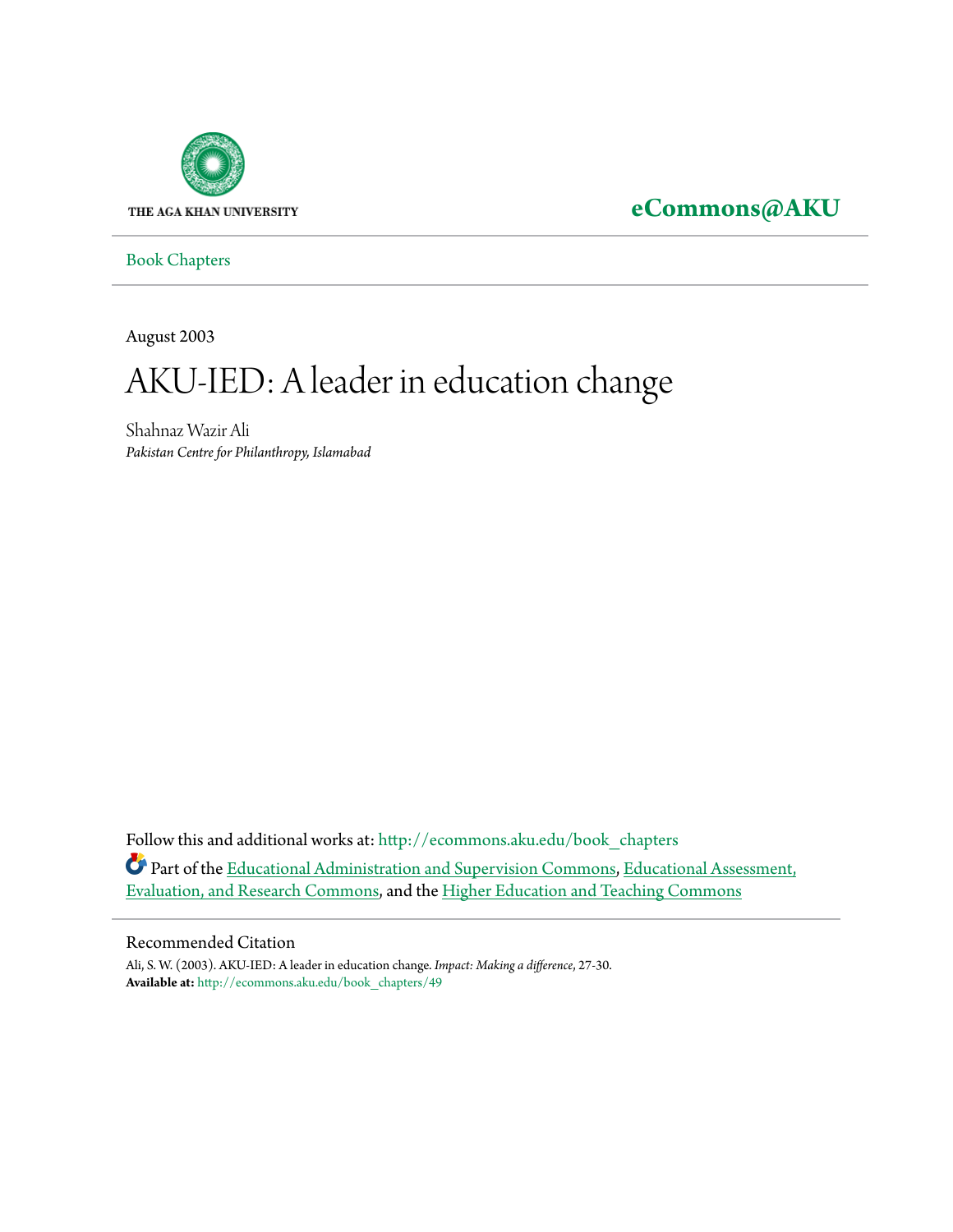### **AKU-IED: A Leader in Education Change**

Shahnaz Wazir Ali Pakistan Centre for Philanthropy, Islamabad, Pakistan

Dr. Shamsh Kassim-Lakha, President, AKU; Dr. Gordon Macleod, Professor and Director, AKU-IED; Dr. Taylor, Acting Professor; Dr. Sadruddin Pardhan.

#### Bismillah-ur-Rahman-ur-Rahim

It is a very special honor and privilege for me to be sharing this evening with you; it is a milestone in IED's history and I can recall the formal inauguration in January, 1994 when I had the privilege of speaking on that exciting occasion. It was a time full of promise, hope, and high expectations, though not without some trepidation, because the challenge that lay before IED was formidable. Today, 10 years later, the promise has been fulfilled, the expectations have been actualized, and hope has been translated into active commitments and visible change in the classrooms that IED has impacted.

I can recall vividly, the beginning of the journey; the intense discussions on the Advisory Council and the great wealth of experience that many members brought to the foundation concepts of IED. The man who put his shoulder to the wheel was Dr. Kazim Bacchus. Although he is not here tonight, I would like to acknowledge his remarkable leadership and also the sagacious guidance given by Dr. Shamsh Kasim-Lakha.

Those early years and the continuing commitments that the faculty and IED's leadership provided have borne fruit, and IED stands as the premier institution for Teacher Education not only in Pakistan but in the region. In steering IED through that period, IED is fortunate, that in its institution building it had those two great architects.

The aim of IED is to contribute to the improvement of quality, relevance, effectiveness and outreach of educational systems in Pakistan, and to the broader goal of social development. The focus is on improving the performance of teachers through professional development leading to overall school improvement, to develop models of effective teaching, learning and school management, to test the models in classroom conditions, to disseminate results through workshops and, through research, to bring the knowledge and experience to inform and influence policy. This is a powerful and path-breaking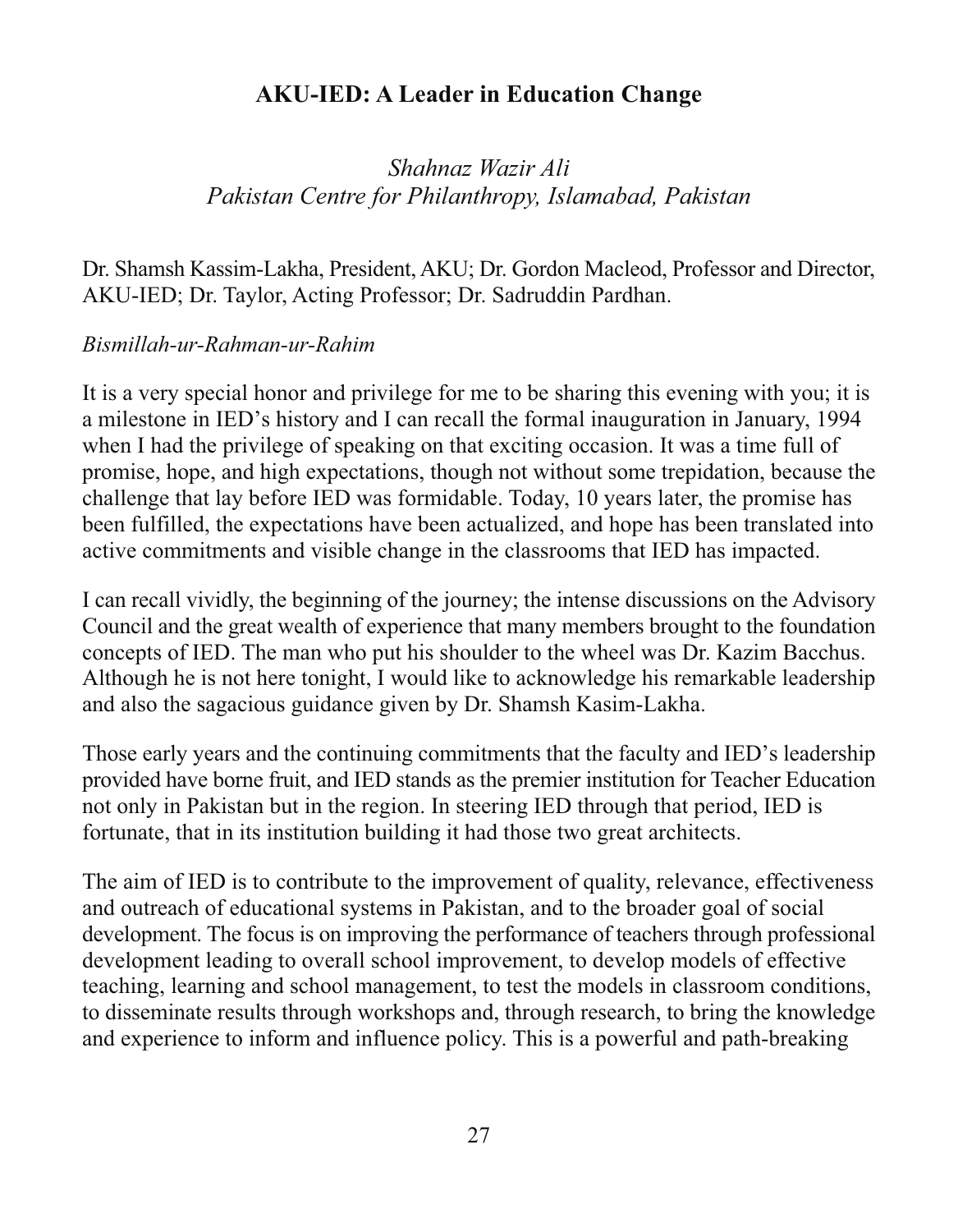agenda for educational change in Pakistan.

My firm conviction has been that the 'teaching learning' process is at the core of educational development. This remains the central challenge for Pakistan, which the government, despite all its policies and rhetoric and the billions spent has not been able to address and manage.

We know that in the new endogenous growth theory, human capital has a central role in the growth process. Investment in knowledge and technology offsets the diminishing returns to physical capital; in the long term, economic returns of investment in human capital are greater than those from physical capital. Yet, in the face of all this evidence, public sector investment in Pakistan in the education sector continues to focus on physical infrastructure, paying scant attention to human resource development; and, by human resources we mean teachers, managers, administrators and planners.

Not only are education expenditures misplaced as I have just mentioned, but they are also unacceptably low; in fact Pakistan ranks amongst the lowest groups of countries in terms of education allocations as a percentage of the gross domestic product. To compound an already critical situation, during 2000-2002, real growth in public expenditure was only 1% per annum; when seen since 1989, real growth has been negative; it has been declining. This raises serious questions about priorities and the national development agenda. For the past three years, the government has been trumpeting its achievements on macro-economic stabilization, creation of fiscal space and deficit and debt reduction; but, this has come at a heavy price and at the cost of the social sectors. The total education expenditure between 1989 and 1999 was 2.40% [of the GDP] and, by 2002, it had fallen to  $1\%$ .

The bulk of these expenditures are in the primary education sector; global experience has shown repeatedly that investments in primary education are necessary, but not sufficient to lead to economic development. Empirical evidence clearly suggests that high rates of expansion at Secondary and Higher education levels are crucial for the achievement of higher per capita growth.

The secondary and tertiary levels of education are dependent upon the quality of primary school teachers which influences the quality of students coming out of the Elementary level; thus quality assumes enormous significance in terms of the outcomes and impact for the education sector. This is where the challenge lies and this is where IED has made a singular contribution by demonstrating, through its programs, that if educators (teachers,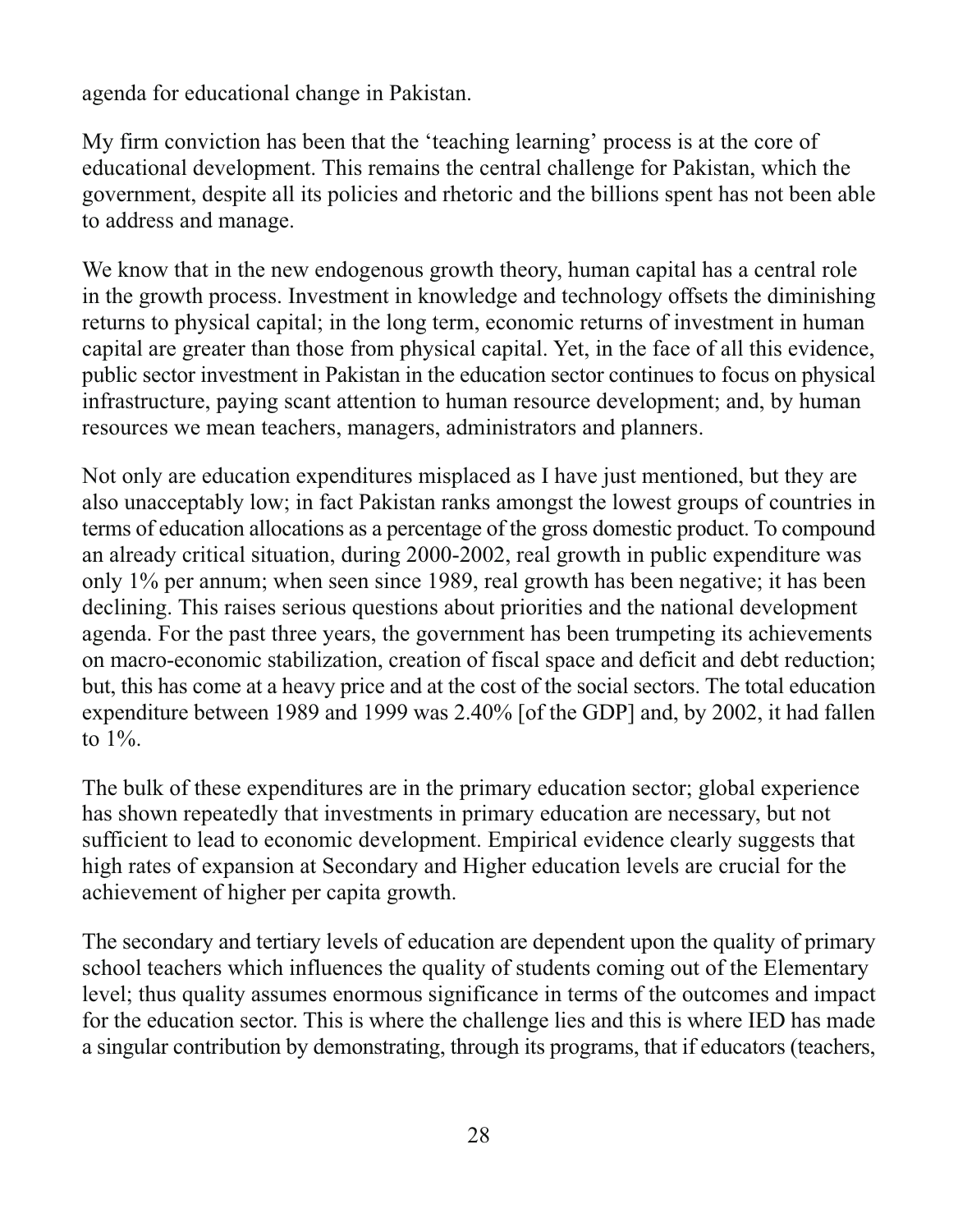curriculum developers, managers, supervisors) are engaged through processes of relevance they can begin to change.

For me, the indicator of real success is if, as a result of IED's training programs, the public sector schools begin to manifest quality improvements and improved student learning. And this has happened! The dynamics of the government school teacher, learning coordinator and district officer learning, interacting and participating with private sector counterparts, professional educators, and international experts has catalyzed and changed their behaviour, attitudes and practices.

IED's achievements are acknowledged and its teacher education paradigms are now a cornerstone for school improvement programs. Though IED's outreach may be limited based on the cautious and conservative approach that has been adopted. I endorse the rigour, the 'test', 'modify' and 'apply' strategy; racing to scale up is not necessarily the advisable route. Pakistan's education history is replete with innovations and experiments, either abandoned due to regime change or scaled up before sufficient experience is in place. So, while IED may not yet be changing thousands of primary schools across the country, it has shown demonstrable success in parts of Sindh, Baluchistan and the Northern Areas.

From 14 cooperating schools in 1993, there are 40 in 2003. From 21 MEd graduates in 1995, there are today 120 men and 120 women in the MEd program; more than 6000 teachers and 200,000 students have been impacted through 1200 VTs. In addition there are 200 teachers who have completed the Certificate program and 200 Diploma holders. IED's programs have reached forums in a large number of countries - including Syria, Malaysia, China, USA, UK, Uganda, Kenya, Zanzibar, Sri Lanka, Bangladesh, and Tajikistan.

Evaluating and documenting the impact of IED's work is essential. I would leave that as an ongoing activity for Dr. Gordon Macleod to consider. Because effective practice can influence policy and certainly Pakistan's education system is in dire need of "demonstrated best practice rooted in the local context".

IED must not only continue to build up on the strong foundations it has laid but also disperse the seeds from its tree of learning widely across the education landscape.

IED is a 'partner of choice' for developing countries; the interest expressed by universities of Toronto and Oxford in expanding their linkage program is a celebration and